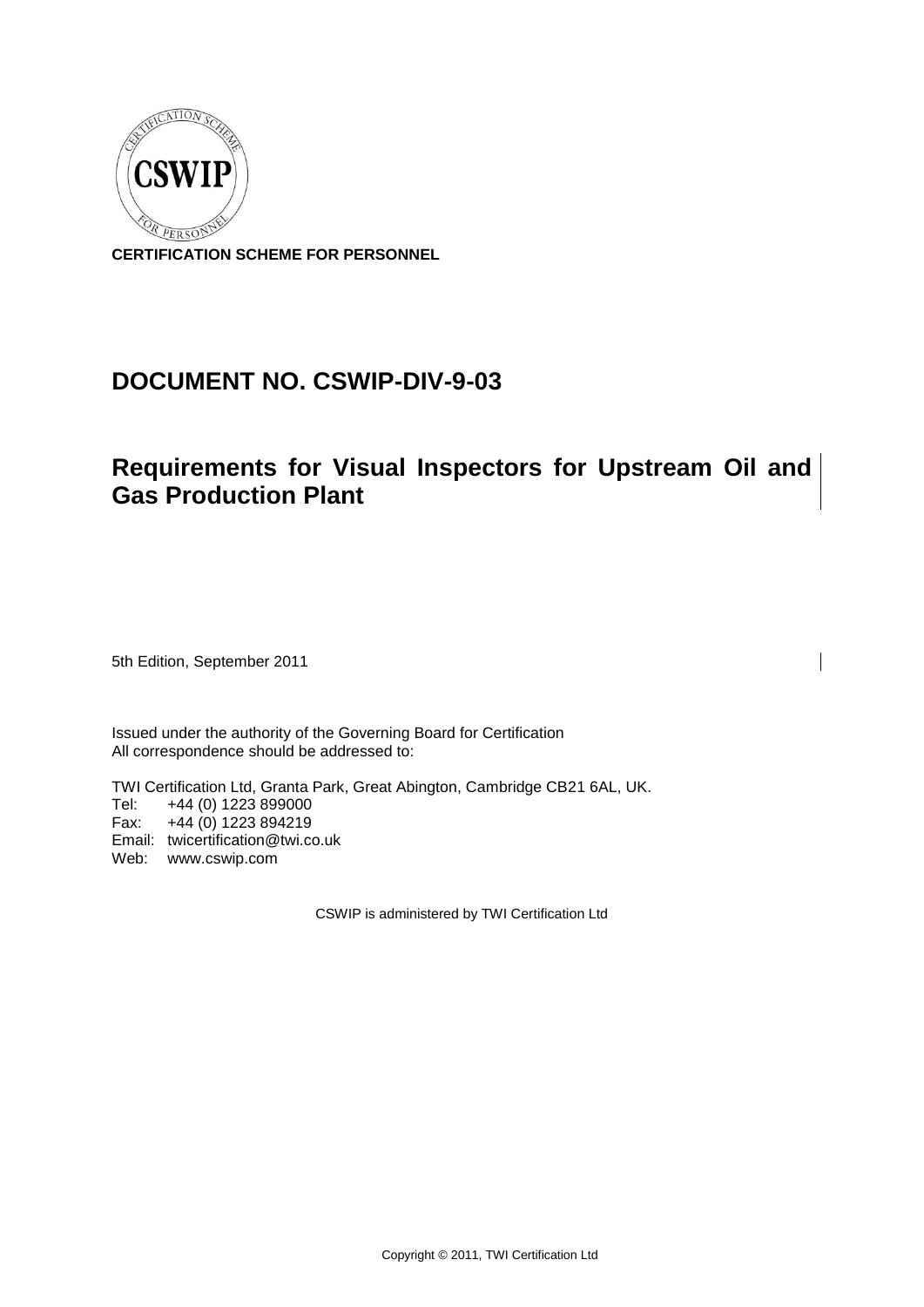#### **FOREWORD**

The Certification Scheme for Personnel (CSWIP) is a comprehensive scheme which provides for the examination and certification of individuals seeking to demonstrate their knowledge and competence in their field of operation. The scope of CSWIP includes, Welding Inspectors, Welding Supervisors, Welding Instructors, Non-destructive testing personnel, plastic welders, and Underwater Inspection Personnel.

CSWIP is managed by the Certification Management Board, which acts as the Governing Board for Certification in keeping with the requirements of the industries served by the scheme. The Certification Management Board, in turn, appoints specialist Management Committees to oversee specific parts of the scheme. All CSWIP Boards and Committees comprise member representatives of relevant industrial and other interests.

#### **ACCESS TO CERTIFICATION**

Access to certification schemes is not improperly restricted. The sole criteria for certification are given in this document (and any subsequent amendments) and no other criteria will be applied. Certification is not conditional on the candidate applying for other services or membership from TWI Certification Ltd, its parent, or any other groups or associations.

#### **1. General**

#### **1.1 Scope**

This document describes the procedures by which personnel may be examined and if successful, certificated in relation to visual inspection of offshore facilities. The scheme is intended to meet the majority of users' requirements to provide industry with an assured minimum standard of proficiency. The specialist user may add specific tests or requirements related to his own needs. The examination procedure is designed to test the candidate's grasp of the inspection methods and techniques, and his/her understanding of the operations he/she performs. The examination procedure involves written and practical tests.

This document covers one grade of activity: this applies to individuals who are involved in visual inspection in relation to upstream oil and gas production plant.

#### **1.2 Job responsibilities**

Candidates will be expected to be able to gather information with regards to process pipework situation and condition but will not make any engineering judgement or assessment. They should be capable of maintaining appropriate job records, of preparing written reports and of producing an adequate oral commentary on their work, as and when, required.

#### **1.3 Requirements prior to taking a certification tests**

Job responsibilities and experience criteria for examination eligibility are given below.

- a) Authenticated evidence of a minimum of four months relevant experience conducting visual inspections on process pipe-work offshore under appropriate supervision
- b) Authenticated evidence of certification to Level 2 in two NDT methods one of which shall be ultrasonic inspection in accordance with EN 473 or ISO 9712.

In addition to the above candidates must comply with Clause 1.4.

Industrial experience may be acquired prior to or following success in the examination In the event that the experience is sought following successful examination, the results of the examination shall remain valid for up to two years.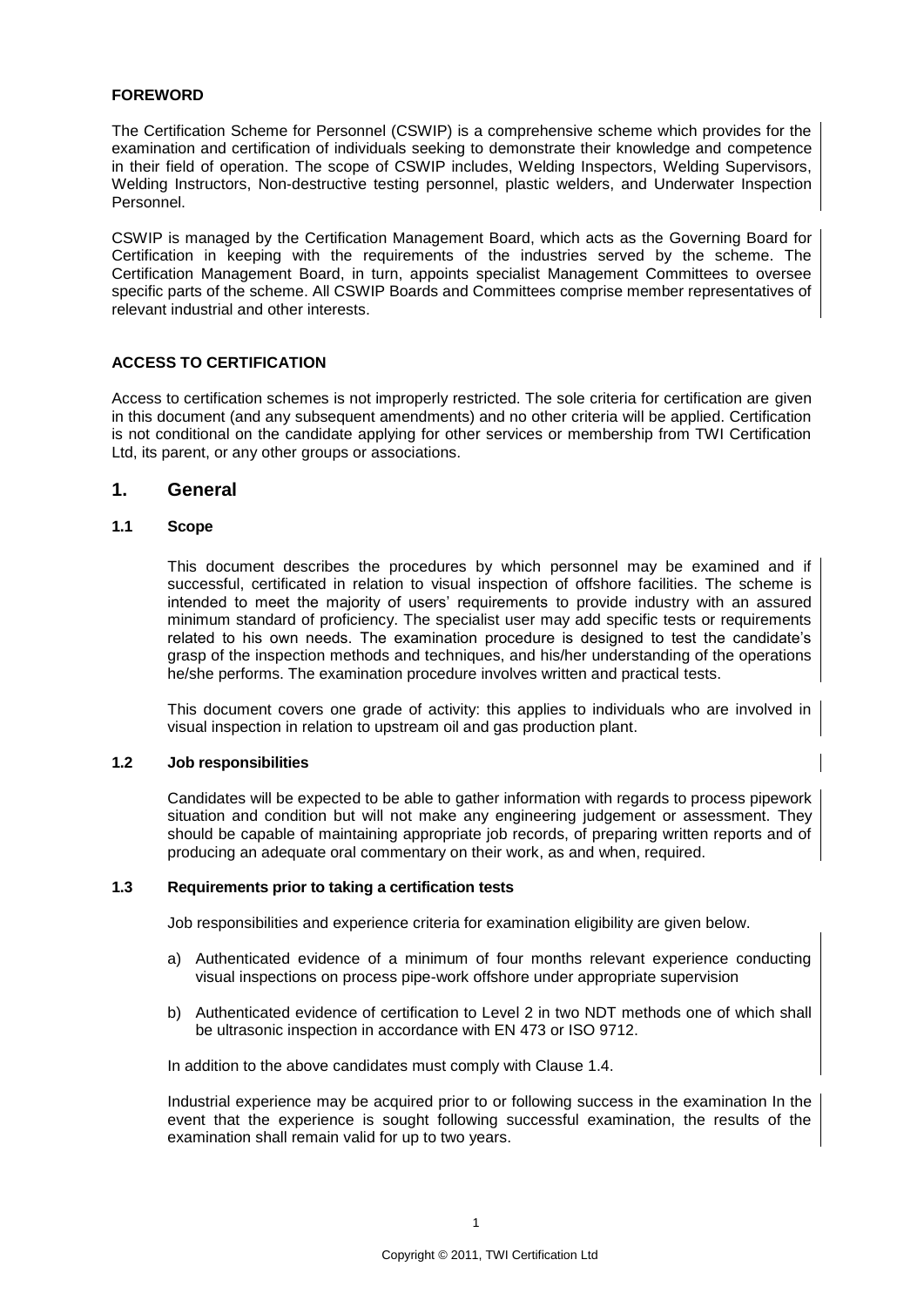### **1.4 Training**

All candidates (with the exception of 'mature candidates' see below) must attend a two week CSWIP approved course of training. Details of this course are available on request.

A mature candidate route offering exemption from one week of the two week course is available for candidates who can demonstrate the following:

a) Authenticated evidence of twelve month's relevant experience conducing visual inspections on process pipe-work offshore under appropriate supervision

Plus

b) Authenticated evidence of certification to Level 2 in three relevant NDT methods including ultrasonic inspection in accordance with EN 473 or ISO 9712 or equivalent

Plus

c) Authenticated evidence of a minimum of two years relevant experience applying the NDT method to which they are certified.

#### **1.5 Vision requirements**

All candidates must provide evidence of an eye test within 12 months prior to examination showing unaided or corrected near visual acuity in at least one eye, such that the candidate is capable of reading N4.5 Times Roman or Jaegar 1 or equivalent letters (having a height of 1.6mm) type at a distance of not less than 30cm on a standard reading test chart.

Colour vision shall be sufficient that the candidate can distinguish and differentiate contrast between the colours used in the NDT or visual methods concerned.

The evidence must be in the form of a certificate issued by a medically recognised person within the previous 12 months, covering all the above points. Subsequent to certification, tests of visual acuity shall be carried out annually.

# **2. Examination Procedure**

#### **2.1 Approval procedure**

Candidates will be required to satisfy the examiners in all parts of the examination.

#### **2.1.1 Written examination - OVI**

The test will include a written examination consisting of:

- a) General theory 30 multiple-choice questions, time allowed 45 minutes
- b) Specific theory 20 multiple choice questions, time allowed 30 minutes.

The specific theory will be based around the following topics:

- a) Corrosion mechanisms
- b) Painting inspection
- c) Coating inspection
- d) In-service defects
- e) NDT techniques
- f) Weld defects
- g) Inspection of concrete structures
- h) Visual inspection methods
- i) Offshore structures.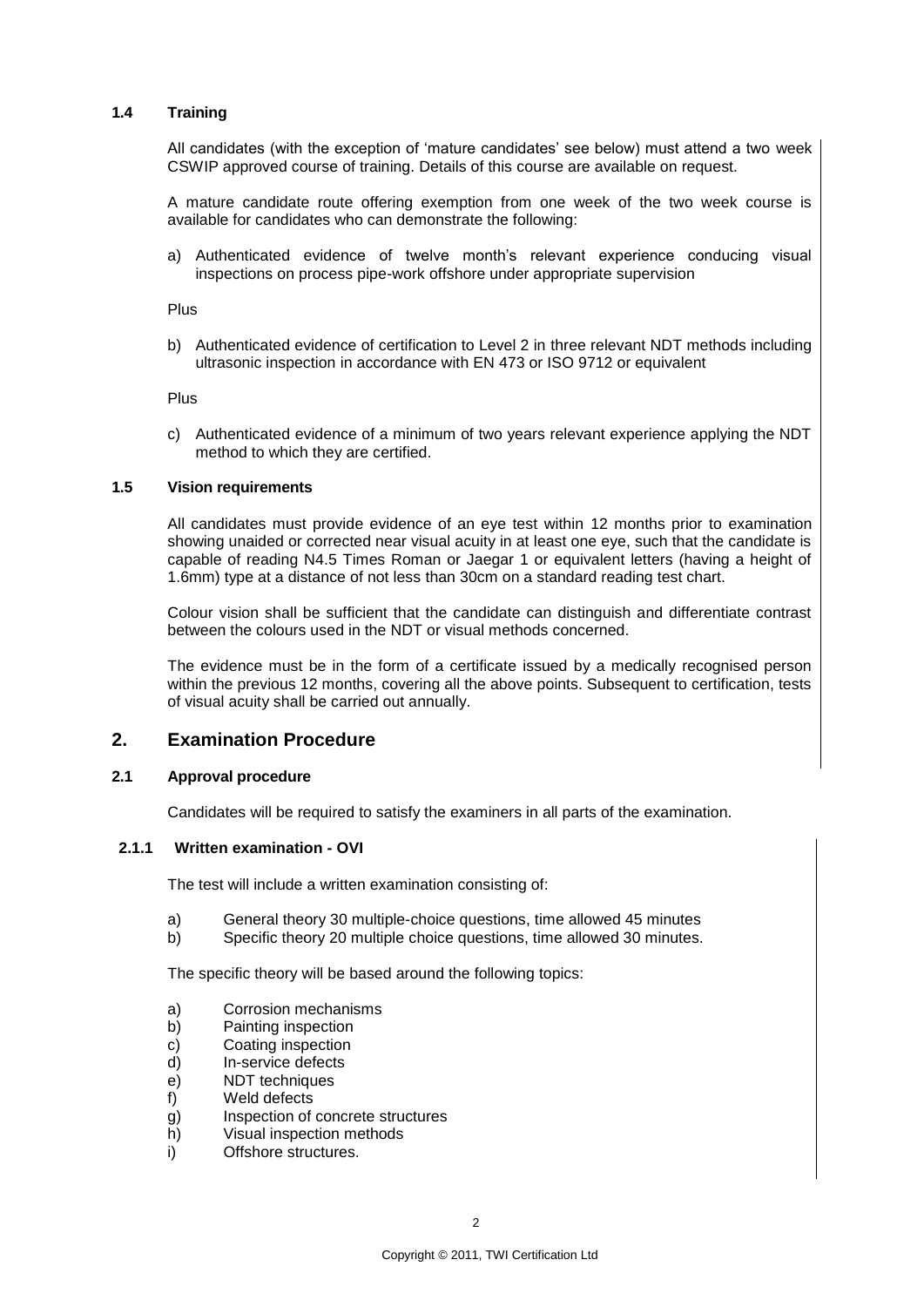#### **2.1.2 Practical examination**

All practical examinations will be conducted using samples, photographs and/or video relevant to the visual inspection methods.

The practical examination shall consist of elements designed to adequately assess the competency of the candidate and shall include:

a) General Visual Inspection and dimensional assessment of three samples. The inspection report shall include:

- i) General description of the component
- ii) Internal condition
- iii) Coating condition
- iv) Nominal and minimum thickness

Time allowed 2 hours

b) Close visual assessment of a relevant feature.

A detailed written inspection report supplemented by digital images of all anomalies found in the component and coating shall be produced.

Time allowed 1 hour.

The pass mark for all elements of the examination is 70%.

#### **2.2 General Examination Information**

The Offshore Visual Inspector examination consists of two CSWIP examinations, the Offshore Visual Inspection (OVI) examination and the Visual Welding Inspector (Level 1).

In order to be awarded with the CSWIP Offshore Visual Inspector candidates needs to pass both the OVI (general and specific theory papers, and the four practical samples \_ three general and one close visual inspection) and the CSWIP Visual Welding Inspector examination.

Candidates that pass the Visual Welding Inspector Level 1 but fail the OVI examination will be issued with the CSWIP Visual Welding Inspector Level 1 certificate.

Candidates who hold a current valid CSWIP Visual Welding Inspector, Welding Inspector or Senior Welding Inspector qualification will be exempt this part of the examination.

#### **2.3 Application for examinations and fees**

Candidates will be required to submit an application form. All the information requested must be on these forms. No applications can be considered confirmed until receipt of correctly completed document. Application forms ask for specific details of experience, training and health and must be signed confirming that these details are correct and supported by such other documents as may be necessary to confirm that the candidate is eligible for examination. No applications can be confirmed until receipt of a correctly completed application form and the full fee.

In the event of a false statement being discovered any certificate awarded as a result of the test will be null and void. A certificate is automatically invalidated if there are any outstanding examination fees in respect of that certificate.

Candidates proved to have cheated, or found to have attempted to remove or found to have removed examination material in a CSWIP examination will not be accepted as a candidate for any CSWIP examination for a minimum period of five years from the date of the examination where cheating, attempting to remove or removal of examination material, was established to have taken place.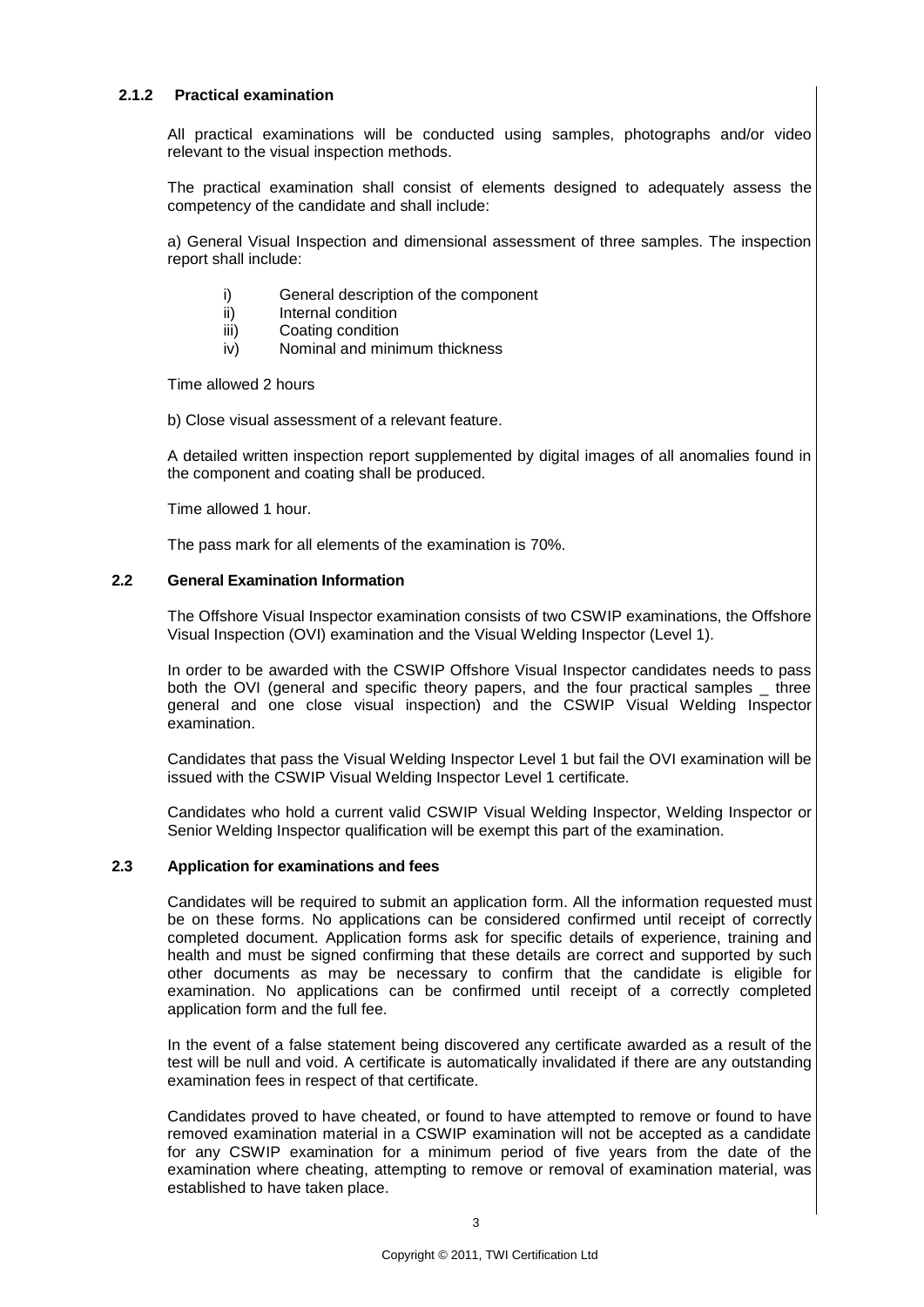Examinations may be taken at any one of a number of Test centres in the UK and overseas. Lists are available on request.

# **3. Certification**

#### **3.1 Results notices**

All candidates will be sent a results notice. This notice will also be sent to the organisation paying the examination fee, if not paid by the candidate.

#### **3.2 Successful candidates**

Two copies of a certificate of proficiency will be issued to the sponsoring organisation or person, i.e. self employed or self sponsored candidates will receive both copies of the certificate.

Duplicate certificates to replace those lost or destroyed will be issued only after extensive enquiries.

#### **3.3 Unsuccessful candidates**

Brief details of the reasons for failure will be given in the results notice sent to the candidate and to the organisation paying the fees.

Candidates who fail to obtain a certificate may attempt one retest on those parts of the examination in which success was not achieved. The retest must be completed within one year of the initial examination, otherwise candidates will have to repeat the completed examination.

The retest may not be taken within 30 days of the previous examination, unless additional approved training is undertaken before taking the retest.

Candidates are strongly advised to arrange some individual refresher training through one of the CSWIP approved training establishments.

Candidates who are unsuccessful in the retest will be required to re-take the full approved course followed by the full examination.

#### **3.4 Period of validity**

Certificates will be valid for five years from the date of completion of the initial test and may be renewed for a further five years on application, provided evidence is produced in accordance with clause 3.5.1.

Certificates are only valid provided:

- a) they are within date
- b) they are on standard cream CSWIP paper bearing the CSWIP logo, black on gold, signed by an officer of CSWIP and embossed with the CSWIP stamp
- c) they have been signed by the individual to whom the certificate is awarded; and
- d) they are accompanied by a valid official CSWIP identity card.

Photocopies are unauthorised by CSWIP and should be used only for internal administration purposes.

#### **3.5 Renewal**

#### **3.5.1 Five year renewal**

In order for the certificate to be renewed after five years, the holder has to demonstrate that he/she has maintained his/her competence by: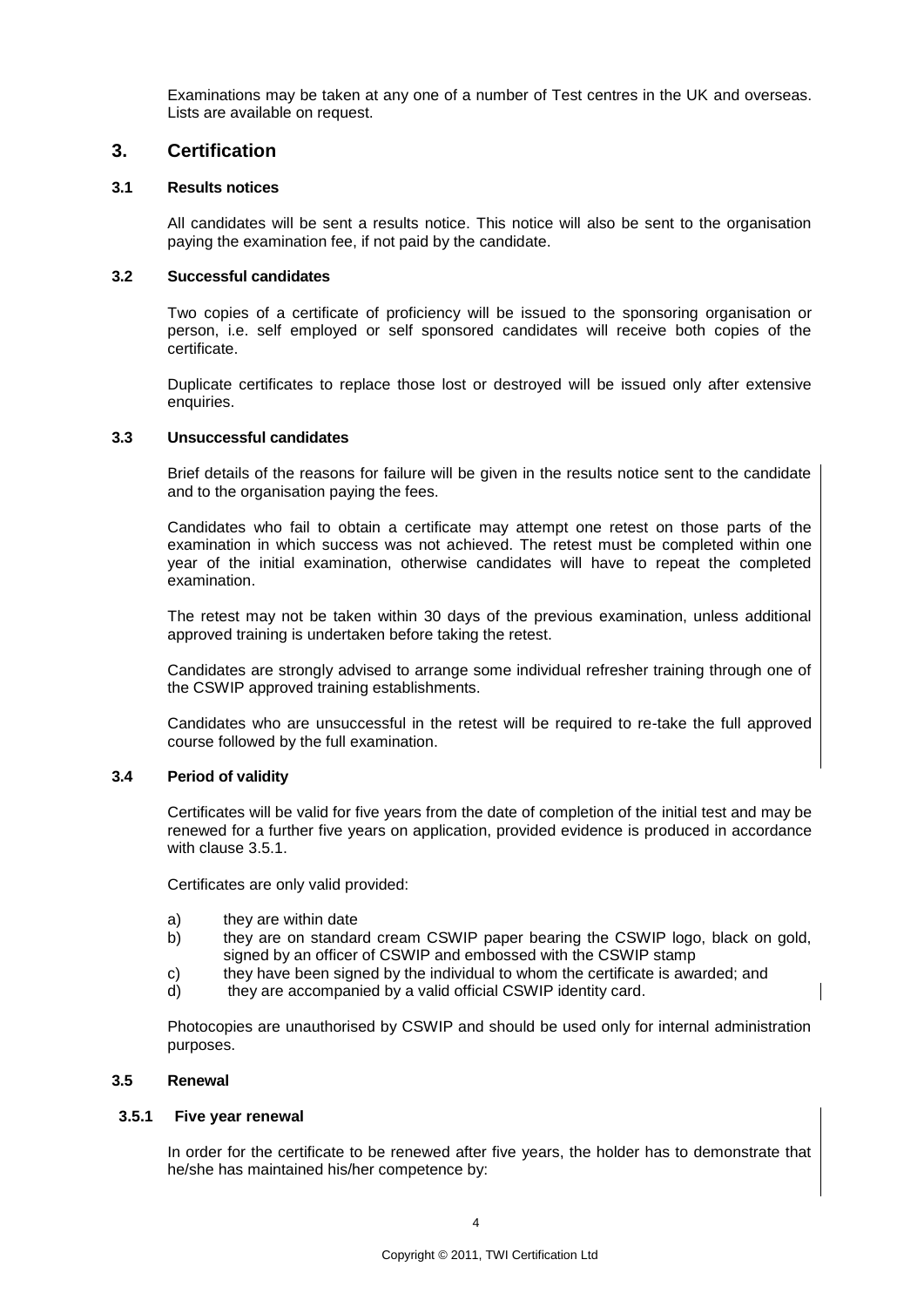- i) providing evidence of continuous work activity in visual inspection offshore; and
- ii) providing evidence that the holder has kept up to date in welding technology.

The certificate will not be renewed without further test if a substantiated complaint is notified by the Governing Board during the period of its validity. Further instruction and retest may then be required.

Renewal must take place not later than 21 days after the date of expiry. It is the certificate holder's responsibility to ensure that renewal takes place at the appropriate time. Only under extreme circumstances will certificates be renewed up to a maximum of six calendar months from the date of expiry shown on the certificate and late renewal will be subject to a special fee.

#### **3.5.2 Ten year renewal**

Certificates are renewed beyond ten years from the initial examination (or from a previous ten year renewal) by the holder successfully completing a renewal examination prior to the expiry of the certificate in addition to the renewal procedure given in 3.5.1 Requests for the appropriate documentation should be sent to TWI Certification Ltd.

The ten year examination will consist of the practical part of the initial examination.

One retest, within six months of the 10 year renewal examination will be allowed.

Candidates who fail at the 10 year retest point will have to take the full course and full initial examination again to regain the qualification.

#### **3.6 Complaints and appeals**

Any 'party' which considers itself to have reasonable grounds for questioning the competency of a CSWIP qualified person may petition the Certification Management Board for withdrawal of that person's certificate. Such a petition must be accompanied by all relevant facts and if, in the opinion of the Committee, a prima facie case has been presented, a full investigation of the circumstances under dispute will be initiated. If the petition is substantiated to the satisfaction of the Board, the person's certificate will be withdrawn and a further test will be required.

Appeals against failure to be certified or against non-renewal of a certificate may be made by the person concerned or the employer upon application in writing to the Certification Management Board.

# **4. RECORDS**

-

Records of all successful and unsuccessful candidates are maintained. These records are accessible to the Certification Management Board or its nominees at all reasonable times.

As a guide, 'reasonable continuity' in any given five year period means that absences from work for which the certificate was granted should not exceed one year in one or several periods.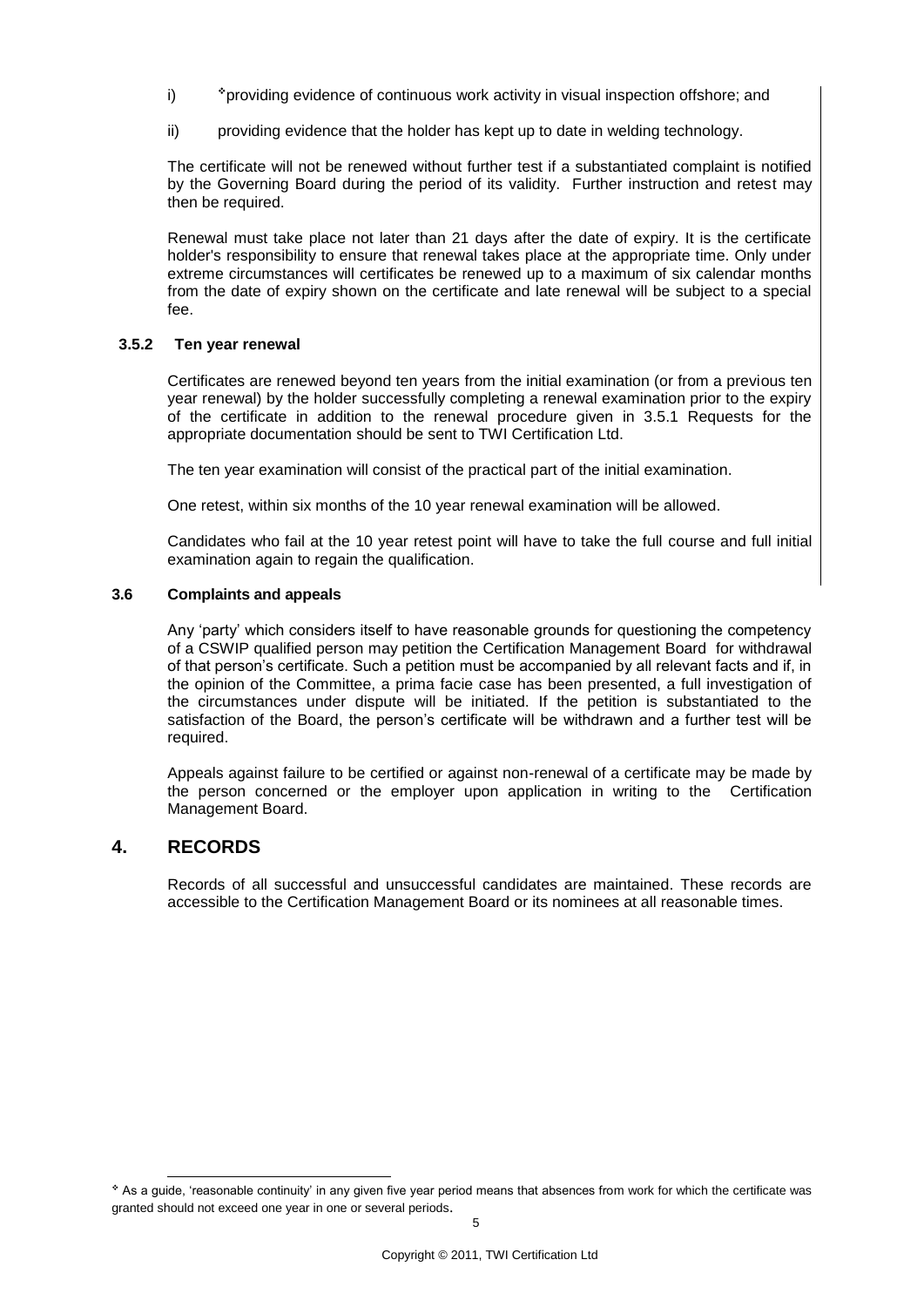# **Additional information:**

TWI Certification Ltd Granta Park Great Abington, Cambridge CB21 6AL

Phone: +44 (0) 1223 899000<br>Fax: +44 (0) 1223 894219  $+ 44 (0) 1223 894219$ Email: [twicertification@twi.co.uk](mailto:twicertification@twi.co.uk) Web: www.cswip.com

### **For examination enquiries:**

TWI Examination Services Granta Park, Great Abington Cambridge, CB21 6AL

Phone: +44 (0) 1223 899500<br>Fax: +44 (0) 1223 891630  $+ 44(0)$  1223 891630 Email: trainexam@twi.co.uk Web: www.twi.co.uk

TWI North Aurora Court Barton Road Riverside Park Middlesbrough TS2 1RY

| Phone: | +44 (0) 1642 210512 |
|--------|---------------------|
| Fax:   | +44 (0) 1642 252218 |
| Email: | twinorth@twi.co.uk  |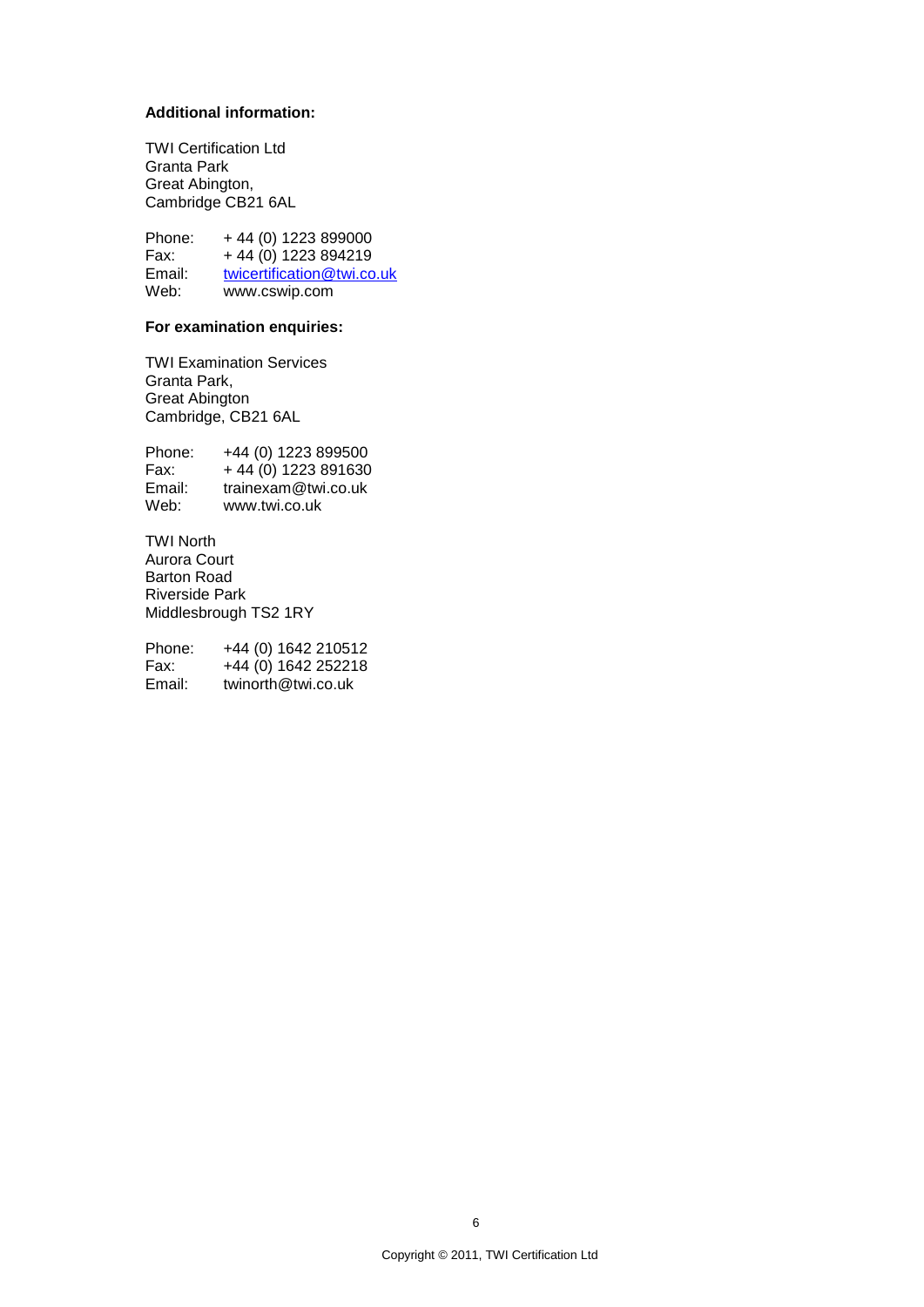

**CERTIFICATION SCHEME FOR PERSONNEL**

# **Visual Inspectors for Upstream Oil and Gas Production Plant**

**APPENDICES TO DOCUMENT CSWIP-DIV-9-03**

Appendix 1: Examination Syllabus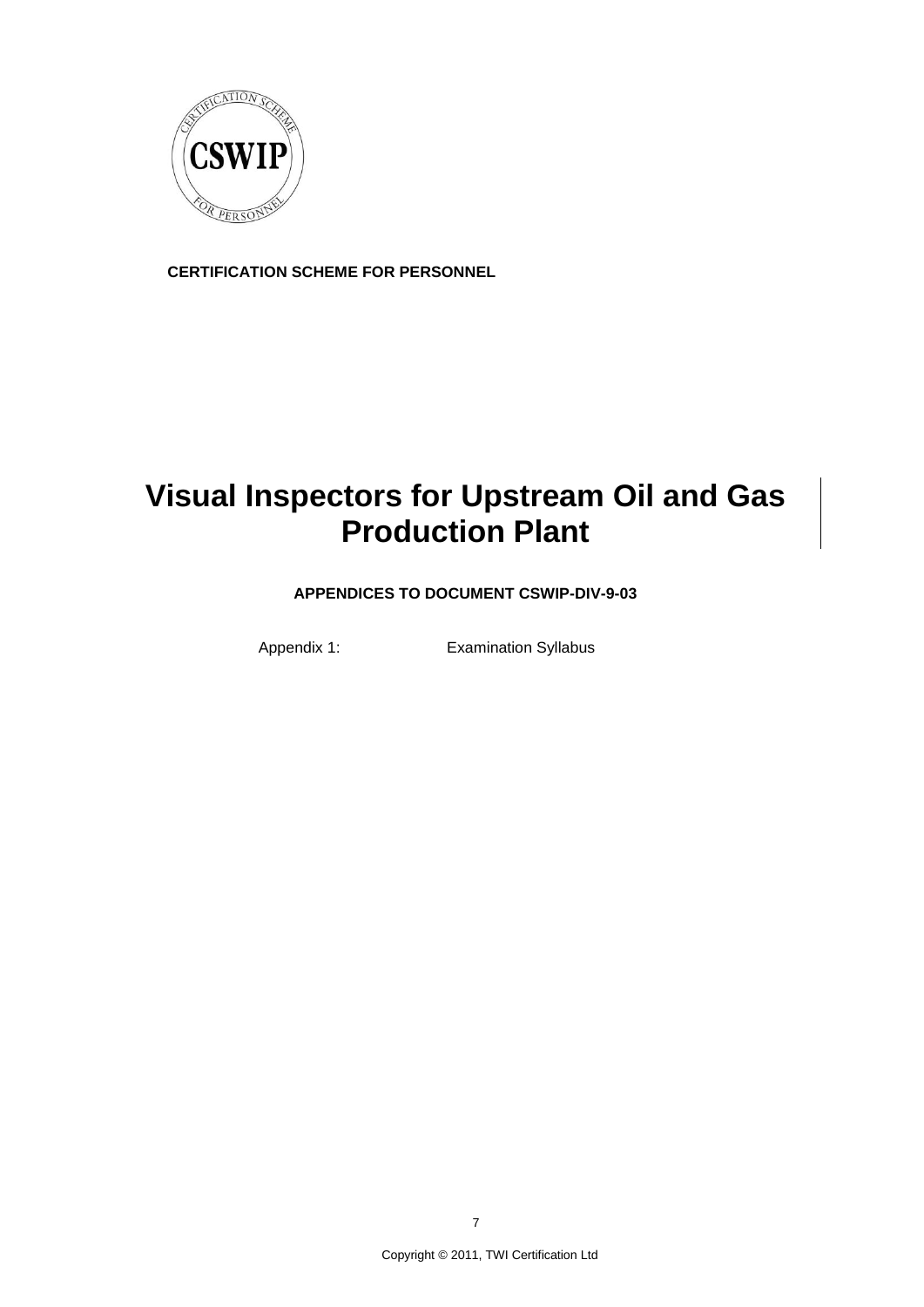# **APPENDIX 1: EXAMINATION SYLLABUS**

Any aspects of the syllabus may be included in the written, oral and practical examination**.**

The level of knowledge required by the candidates varies according to the topic. To ensure comprehension by all parties the following terms have been selected to demonstrate an increasing level of knowledge.

#### **DEFINITIONS**

- **OUTLINE KNOWLEDGE:** The candidate must be familiar with the subject in outline terms. He/She should know that the topic exists and what it is applied to. In the context of inspection methods/techniques the candidate would be expected to know "what it is, what it does" but would not be expected to know the finer points of application of the technique.
- KNOWLEDGE: The candidate must have a working knowledge of the subject and be able to apply it.
- **DETAILED KNOWLEDGE:** The candidate must have a depth of knowledge sufficient to enable him/her to exercise judgement.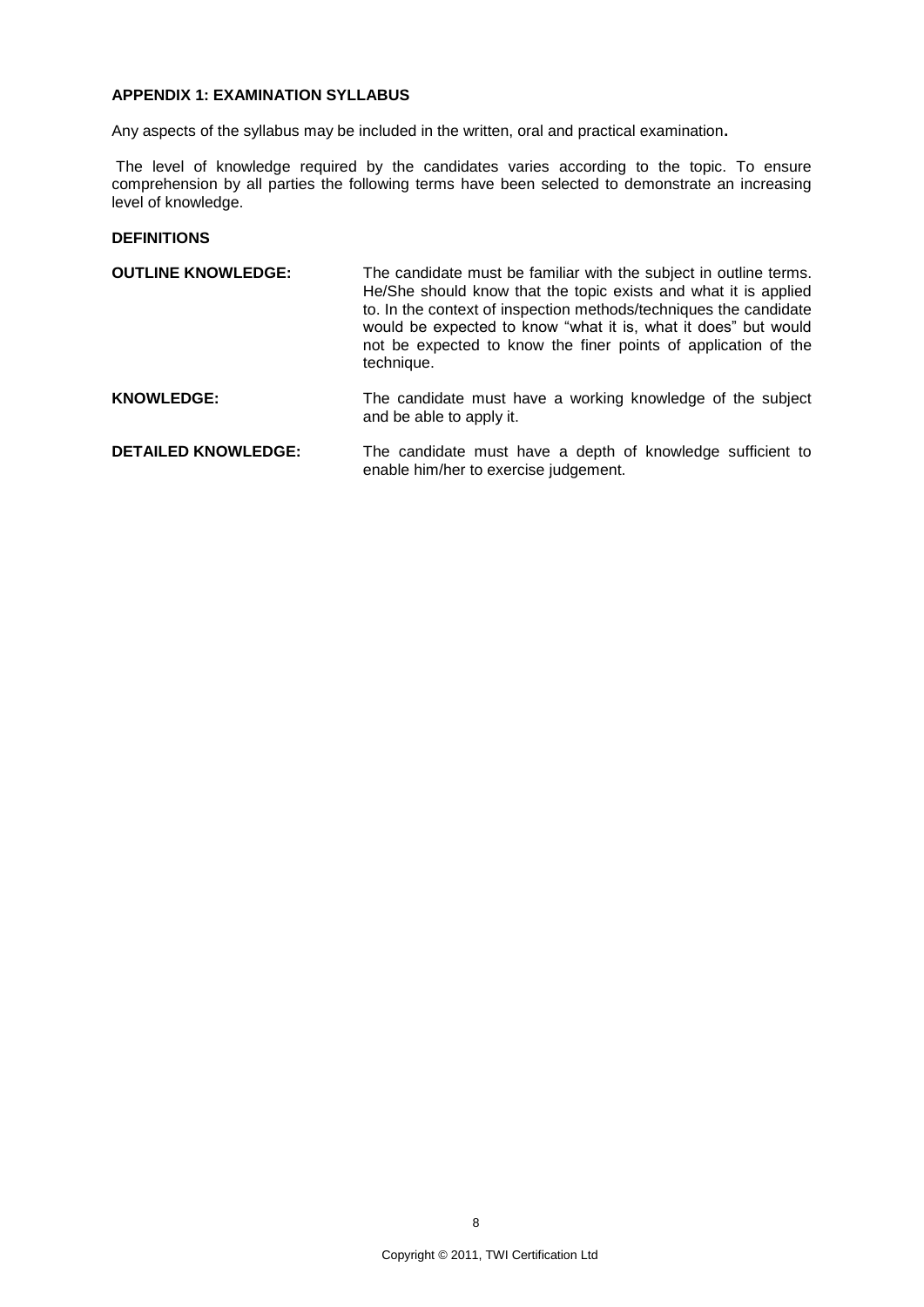### **GENERAL**

# **1. INTRODUCTION**

The candidate will demonstrate **OUTLINE** *KNOWLEDGE* in the following general areas:

- The need for inspection in relation to the safety and integrity of offshore structures.
- Basic terminology of steel structures, concrete structures, superstructures risers and process pipeline facilities.
- Basic knowledge of offshore production including pipework terminology and onshore refining, petrochemical and processing pipework terminology.
- Outline modes of failure and deterioration experienced on the above assets including risers and pipelines.
- Appreciation of the roles and responsibilities of others Offshore Installation Managers (OIM), Offshore Inspection Engineers (OIE), Inspection Coordinators and Verification Bodies.
- The importance of control documentation, accurate records and good communications.
- Concrete terminology.

# **2. VISUAL INSPECTION**

### *KNOWLEDGE OF:*

- Cleaning for the purpose of general inspection standards only (wire brush).
- Potential hazards associated with deposits, scales and coatings and their removal.
- Standards of surface finish.
- Basic weld terminology.
- Clamp, guide, support and steelwork terminology.

### *DETAILED KNOWLEDGE OF:*

- Types of external visual defects and their likely locations on structures, risers and process pipework and utility plant
- Dimensional checking, methods of estimation, direct and indirect measurement and principles employed in engineering practice.
- Use of measurement tools (pit gauges, profile gauges, callipers).
- The importance of written procedures in determining the level of inspection required.
- The application of customer inspection, reporting and anomaly criteria.

### **2.1 Welding Inspection**

- Welding processes; materials and edge preparations
- Standard terminology for weld defects
- Identification of visual weld defects and appreciation of likely weld defect locations

The CSWIP 3.0 Visual Welding Inspector examination meets the minimum requirements for the welding inspection criteria.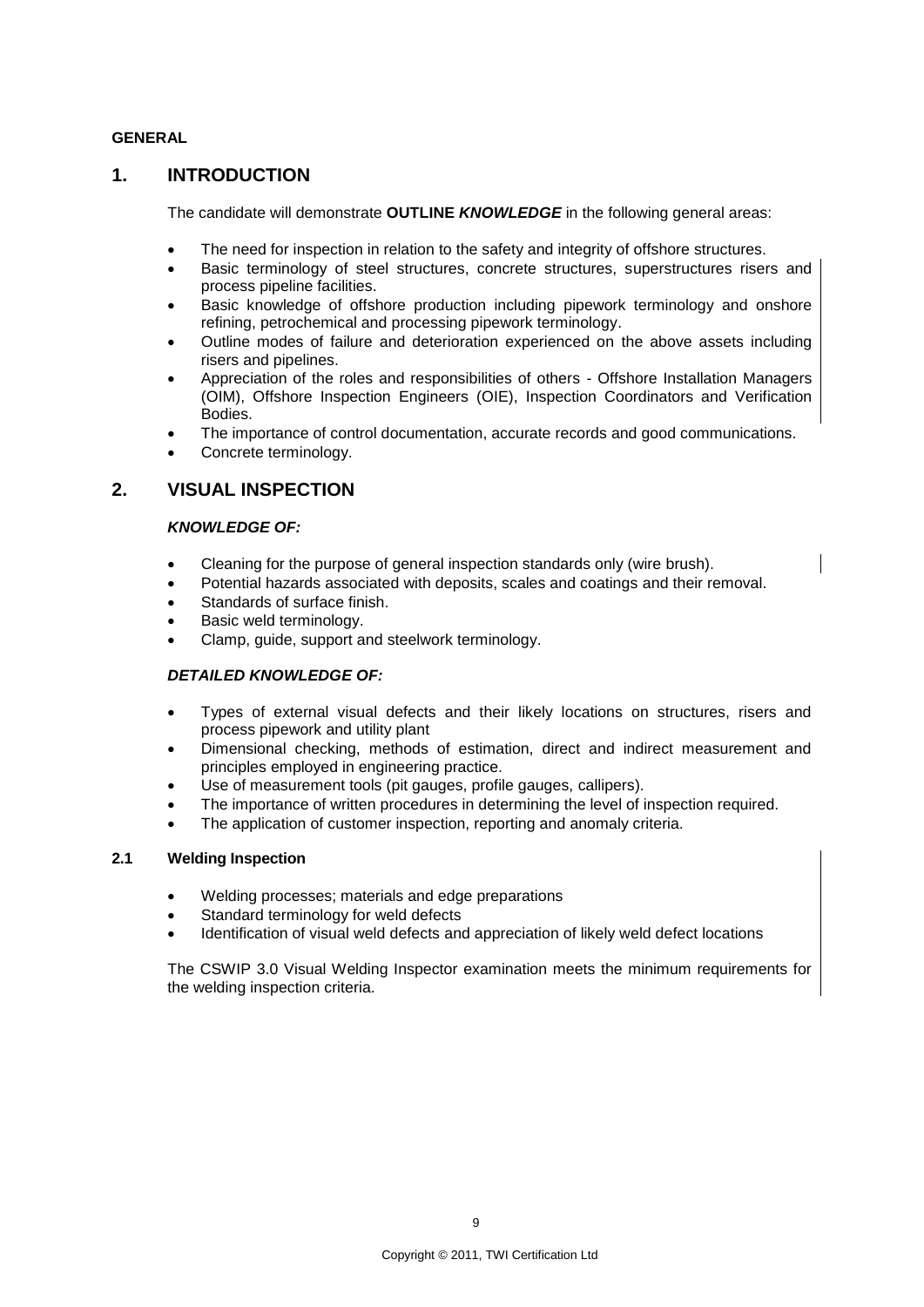# **2.2 Specific knowledge of:**

# **2.2.1 Piping**

- Leaks
- **Gouges**
- Pipework coating/painting deterioration (Re. scale No.)
- Corrosion of support points under clamps (Re. scale No)
- Piping clashes/piping misalignment/restricted movement
- Visibly vibrating
- Loose supports causing metal wear
- Build up of salt deposits on stainless steel and Duplex pipework
- Dissimilar metal corrosion
- Bolt insulation kits fitted

# **2.2.2 Insulation**

- Missing jacketing/insulation
- Ends of insulation runs not sealed off
- Sealing deterioration
- Banding (broken or missing)
- **•** Bulging
- Heat tracing
- Bestobells missing or damaged

# **2.2.3 Spring supports**

- Spring supports set within limits
- Bottomed-out spring
- Stop pins removed

# **2.2.4 Supports**

- Missing supports
- Sliding shoes off supports
- Hanger distortion or breakage
- Loose brackets
- Mechanical damage slide plates/rollers
- Support corrosion

### **2.2.5 Flanges and bolts**

- Missing bolts
- Visibly loose bolts
- Corroded nuts/bolts (Re scale No)
- Corroded flanges (Re scale No)
- Deformed flanges
- Gasket fitted.

# **2.2.6 In-line valves**

- Leaks from the valve and trim
- Corrosion of body/trim and springs (Re scale No)

# **2.2.7 Temporary Repairs**

- Is the temporary repair leaking
- Mechanical damage.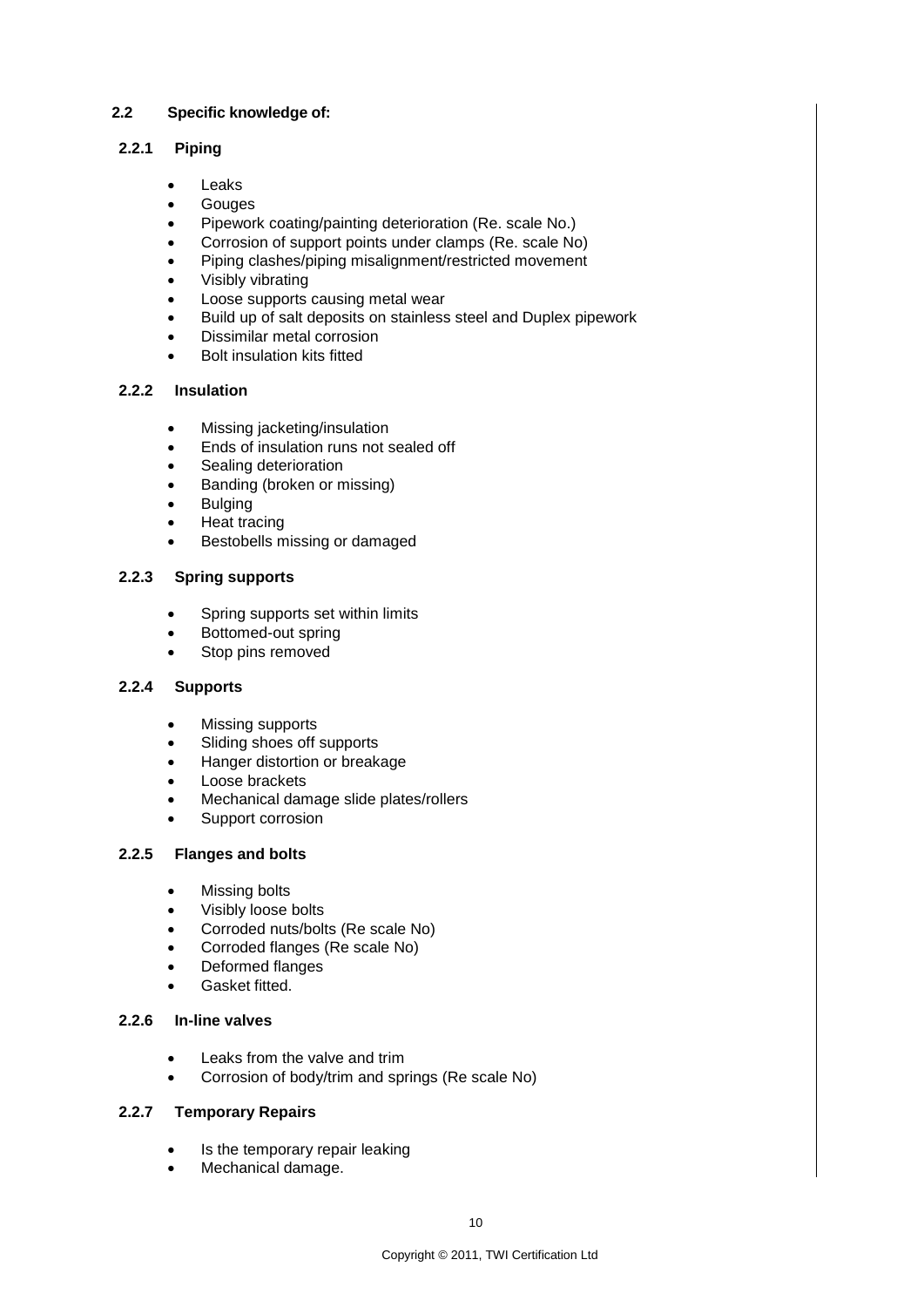# **3. RECORDING METHODS:**

# *KNOWLEDGE OF:*

- Pipework component identification code systems
- Requirements for care in use and deployment of photographic and video equipment
- Digital photographic equipment, charging batteries and equipment maintenance.
- Importance of size references, idents and record keeping.
- Completion of inspection datasheets (calibration, description, location, dimensions, sketches, date, name, signatures, etc.)

# *DETAILED KNOWLEDGE OF:*

- Pipe-work component identification code systems
- Engineering drawing conventions, piping isometrics ad P & IDs
- Methods of setting up identification markers and size references.
- Optimum lighting in photography and video. Awareness of shadow and backlighting. Use of establishing, stand-off and close-up.

# **4. CORROSION**

# *OUTLINE KNOWLEDGE OF:*

- General principles of corrosion and corrosion protection by protective coatings
- Awareness of corrosion rates in the offshore/petrochem/refining environment.

# *KNOWLEDGE OF:*

- Typical instances and causes of corrosion sites on structure, risers and process pipework
- Appreciation of the criticality of corrosion on structure, risers and process pipework
- Corrosion mechanisms
- Corrosion under insulation
- Classification/type of corrosion
- Pipe supports
- Flanges

### *DETAILED KNOWLEDGE OF:*

 Corrosion reporting requirements: (Anomaly criteria, category of corrosion, extent, depth, recording options).

# **5. COATINGS**

### *OUTLINE KNOWLEDGE OF:*

- The purposes of coatings (anti corrosion, fire protection, blast protection, identification, insulation, high visibility, non-slip)
- Methods of coating application and repair, multi-layer coating systems
- Surface preparation requirements for coatings application.

### *KNOWLEDGE OF:*

- Types of coating (cladding, Thermal Sprayed Aluminium, enamel, epoxy, bituminous, elastomeric, cementitious, intumescent, retrofit mechanical) and their modes of deterioration and failure in-service
- Typical coating problems and their recognition
- Sites of typical coating problems.